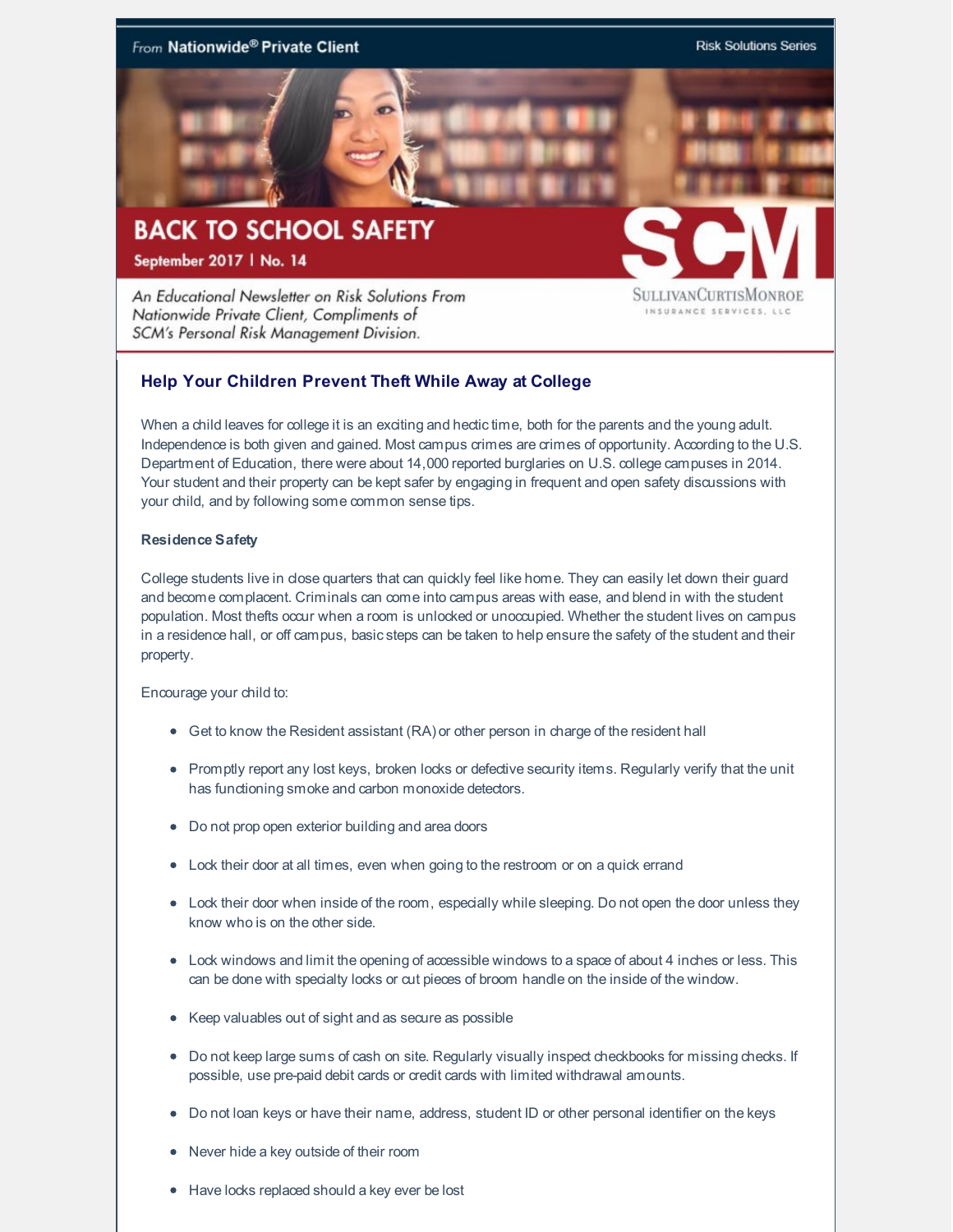• Report any suspicious activity and all thefts to the campus safety department

#### **Property Safety**

Students will bring personal computers, televisions, electronics and other valuables to campus with them. It is best to leave valuable jewelry, artwork and heirloom pieces at home.

#### Encourage your child to:

- Keep valuables secure and out of site, and do not keep large sums of cash
- Never leave purses, back-packs or other valuables unattended in common areas such as in the dining hall
- Always secure lockers when in use
- Make sure their bike is always kept locked through the frame and wheels with a high quality lock
- Store their bike inside of their room if possible
- Use laptop locks, securing brackets and other protection devices on valuables
- Keep vehicles locked, even when driving, and keep valuables out of sight
- Never leave vehicles running and unattended
- Take valuables such as personal computers and stereo equipment home during breaks
- Keep a recorded list of valuables, including photos and a detailed description of each item
- Use an engraver (frequently available at the campus security office) to engrave items with their driver's license number. This will aid with easy identification, including in the event of theft recovery by the police.
- Promptly report any thefts or suspicious activity to the campus safety department

#### **Campus Safety Departments**

Colleges are generally considered private or state property, and have their own police or campus safety department.

#### Encourage your child to:

- Get to know the location and phone number of the campus safety office and have it and other emergency numbers in their phone and posted in residence areas
- Attend informative campus safety presentations
- Learn about crime trends and be aware of any safety alerts
- Obtain college provided safety brochures and learn the safety features of their specificcollege. Most universities will provide security patrols, escort service, and emergency telephone sites. Your child should know the steps to take before the need arises.
- Report any suspicious activity to the campus safety department

We offer this information to assist you in making decisions that can help mitigate your risk. While we cannot address every possible scenario or guarantee these tips will work for you, our goal is to support your efforts to protect yourself and your family. For more information, please email SCM's Personal Risk Management Division at [prminfo@sullicurt.com](mailto:prminfo@sullicurt.com) or call 800.427.3253 and reference "Nationwide newsletter."